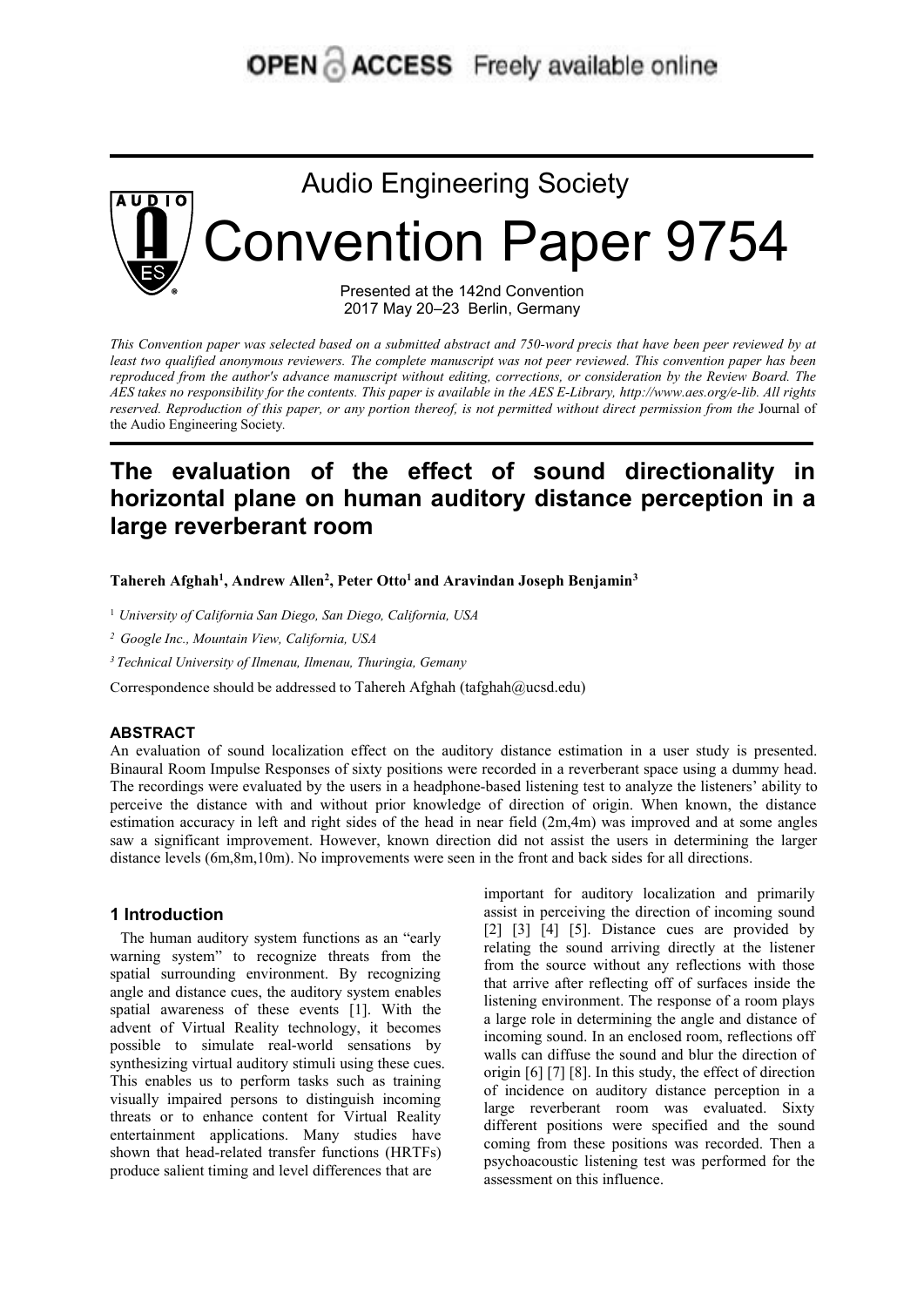#### **2 Auditory distance perception**

There are different static distance perception cues that influence the accuracy of the distance estimation, depending on the situation of the propagation environment. Many studies have focused on the main cues including sound intensity [7] [9], reverberation [6] [10], Interaural Time and Level Differences (ITD and ILD) and the frequency spectrum of the sound, but there are other cues that can also have an effect on auditory distance perception [11] [12] [13]. Additionally, in case of having either a moving sound source, moving receiver (microphone or ears), or both during the recording or play back of the sound, dynamic distance perception cues, including motion parallax and acoustic tau would also have an influence on the results [9] [14].

The familiarity of the target sound, existence of background noise, the temperature and humidity of the sound propagation environment, vision cues available to the listeners, apparent sound source width and the direction of the received sound can also be considered as valid cues on top of the main cues. More investigation is needed to determine when it is appropriate to consider these cues as main distance perception cues [9] [15] [16] [17].

#### **3 Method**

evaluate the direction of incidence effect on auditory distance perception. In applications such as AR or VR, the listener is not aware of the room features of the recording. Therefore, in this research, the recording and play back process were done in two separate rooms to evaluate this effect without listener's potential learning due to the prior knowledge of the recording situation. This is beneficial to ensure the visual cue including the dimensions of the recording space did not affect the localization accuracy. To maximize the sound source diffusion, a large reverberant space with a long decay time was chosen for the recording process. The research was conducted through three main steps.

### **3.1 Recording**

The first step was aimed at establishing a loudspeaker layout that can be used efficiently to evaluate localization. To do so, a dummy head [1](#page-1-0) was positioned at the center of a large room[2](#page-1-1) with the following dimensions : 36 x 27 x 9 m. All the recordings for this experiment were done using an in-ear microphone pair [3](#page-1-2) which was positioned inside the dummy head. Although using individualized BRIR instead of recording with a dummy head could yield more precise localization, it was not practical to repeat the recording process for each subject as in the AR and VR application's design. Furthermore, as this procedure was so time consuming, individual recordings could cause listener fatigue.

Recordings were made from sixty separate source locations using one loudspeaker<sup>[4](#page-1-3)</sup> that was moved to each position successively. Five concentric circles with radius 2, 4, 6, 8 and 10 m, centered around the dummy head. In each circle, 12 positions 30 degrees from one another were defined (Fig. 1).

In this study, a listening test was designed to 60 of the room. Fig. 2 represents the temporal shape The position of the speaker was carefully calibrated using laser measurements [5](#page-1-4) . The height of the speaker was adjusted in order to be horizontally aligned with the dummy head. The target sound consisted of two seconds of wide-band white noise [20 - 20000 Hz] followed by five seconds of silence in order to accommodate the estimated "3.7 s" RTof the target signal. The burst was played through the speaker and the corresponding response was recorded for each location separately. Fig. 3 shows the frequency response of the recordings at 0 degrees  $2, 4, 6, 8$  and  $10$  m away from the dummy head.

### **3.2. GUI design**

The second step involved designing a listening test to record the response of the test subjects and gather the data. This test consisted of a graphical user interface (GUI) designed in MATLAB. The GUI contained training and question sections.

<span id="page-1-0"></span><sup>1</sup> Bruel & Kjaer, 4100D

<span id="page-1-1"></span><sup>2</sup> Location: The University of California San Diego - Price center - Ballroom AB

<span id="page-1-2"></span><sup>&</sup>lt;sup>3</sup> 4189-A-002 free-field microphone

<span id="page-1-3"></span><sup>4</sup> Genelec A 8030

<span id="page-1-4"></span><sup>5</sup> Johnson Level Tool 40-0921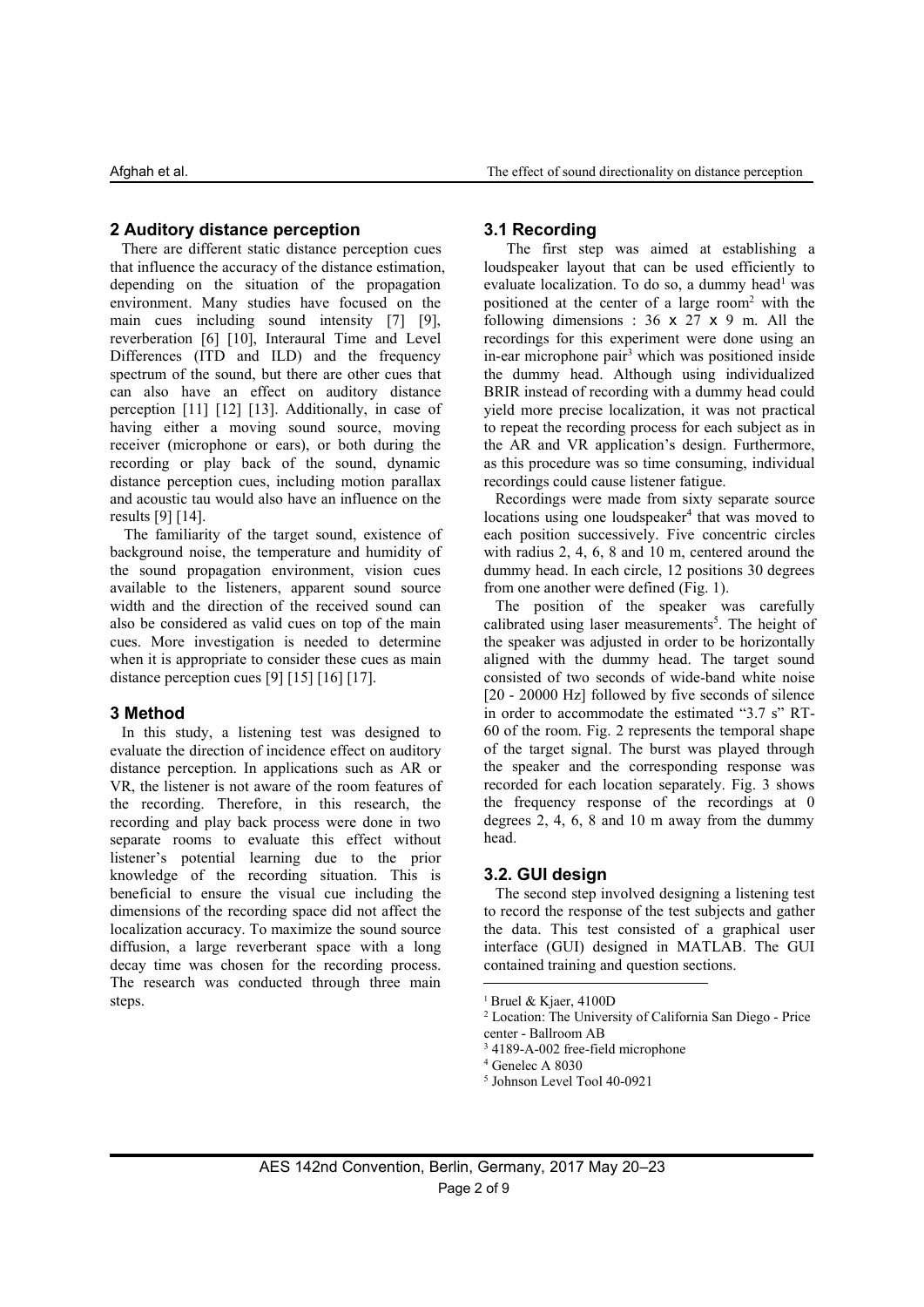

Figure 1. The main grid of the recording set up



Figure 2. The white noise burst representation

To ensure all the subjects were trained in the same way, they were not able to control the order of play back or the number of repetitions during the entire training section. Three main phases were considered in designing the training section. In each phase, the sound coming from any position was played only once.

### *3.2.1 Training phase 1*

The first phase taught the concept of the "direction" to the listeners. A diagram showing all the possible positions of the speakers was displayed on the screen.This phase was started by playing the target sound coming from the speaker positioned at 2 m and 0 degrees from the dummy head while showing only the corresponding speaker icon on the screen. Next, the following speaker at 2 m and 30 degrees was shown and the corresponding recorded sound was played. This process was repeated for all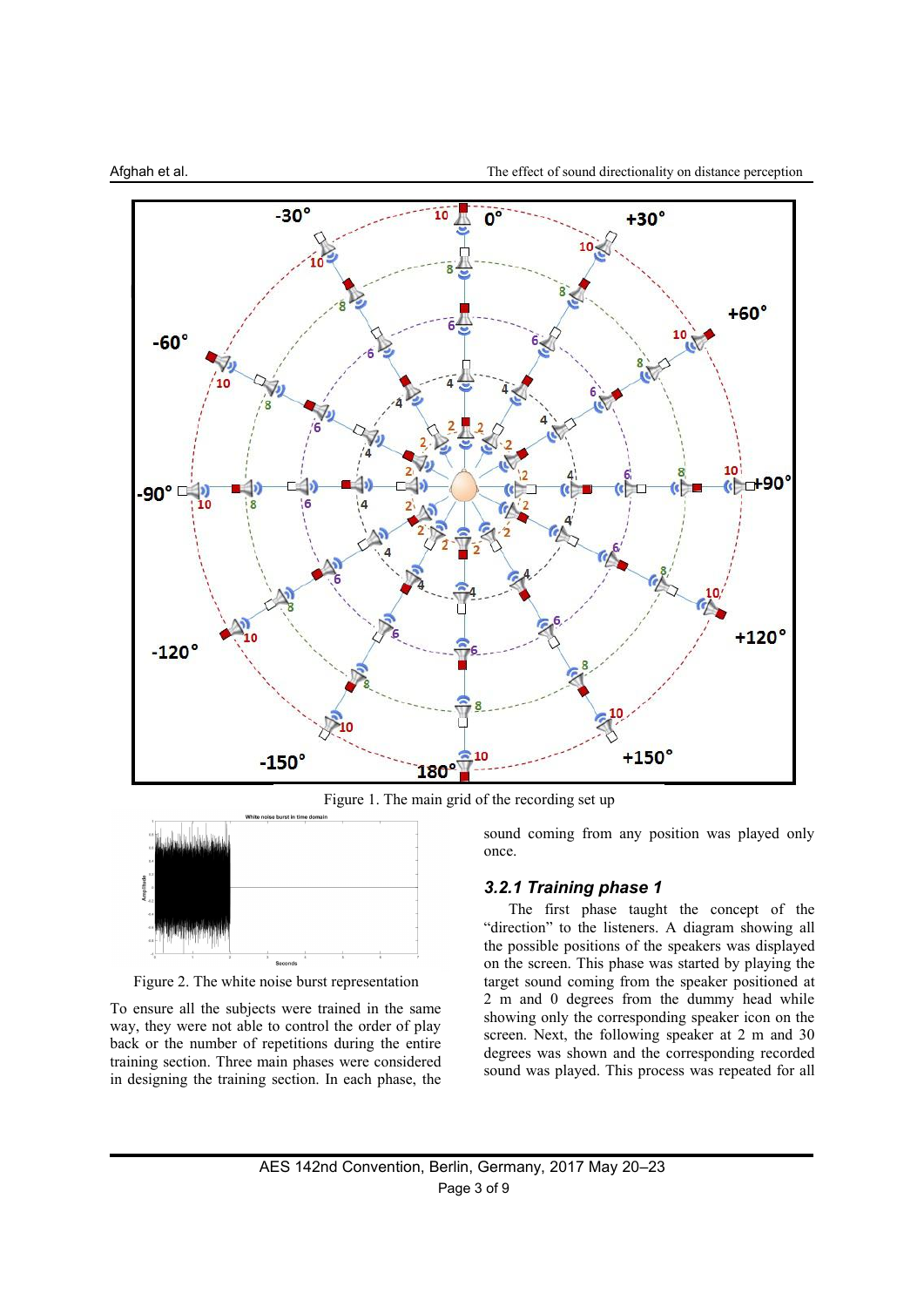

Figure 3. The frequency responses at 0 degrees

12 speakers 2m away. This entire process was then done with the speakers arranged on the other circles. This was to emphasize how the sound was changing when coming from the same distance, but different directions.

#### *3.2.2 Training phase 2*

The second phase taught the concept of the "distance". It began by playing the sound coming from the speaker positioned at 2 m and 0 degrees from the dummy head. Next, the sound coming from the source positioned at 4 m and 0 degrees was played. The same distance order was considered for all the 12 directions. This was to emphasize how the sound was changing when coming from the same direction, but different distance levels.

#### *3.2.3 Training phase 3*

The third phase of the training section was a sample test including the localization of twelve out of sixty positions which were the same for all test subjects. For each position, all sixty speaker icons were shown on the screen while the target sound was played from one position. The subject was asked to listen to the sound and choose the source position by clicking on the corresponding speaker shown on the screen. The GUI recorded the chosen answer and displayed the correct answer afterwards. The outcome of this phase was not included in the final results as itwas performed merely to familiarize the subjects with the GUI application and the localization task.

The questions section included two phases: questions with known direction and unknown distance and questions with unknown direction and unknown distance. This approach was used to evaluate how the knowledge of the direction of the received sound can modify the accuracy of the distance estimation. To avoid listener fatigue, a fixed subset of thirty out of sixty positions including every other position of each circle was used in both phases (marked in red in Fig.1). In each phase, each position was asked twice in a random order. Same positions were asked for all the listeners.

#### *3.2.4 Questions phase 1*

In the first phase, five speakers were shown on the screen with the same direction, but five levels of distance. The sound corresponding to one position was played and the listener was asked to click on the target speaker. The task considered for the subjects in this phase was only distance estimation as the direction was already given.

#### *3.2.5 Questions phase 2*

In the second phase, the listener was asked to choose the target speaker from all the sixty possible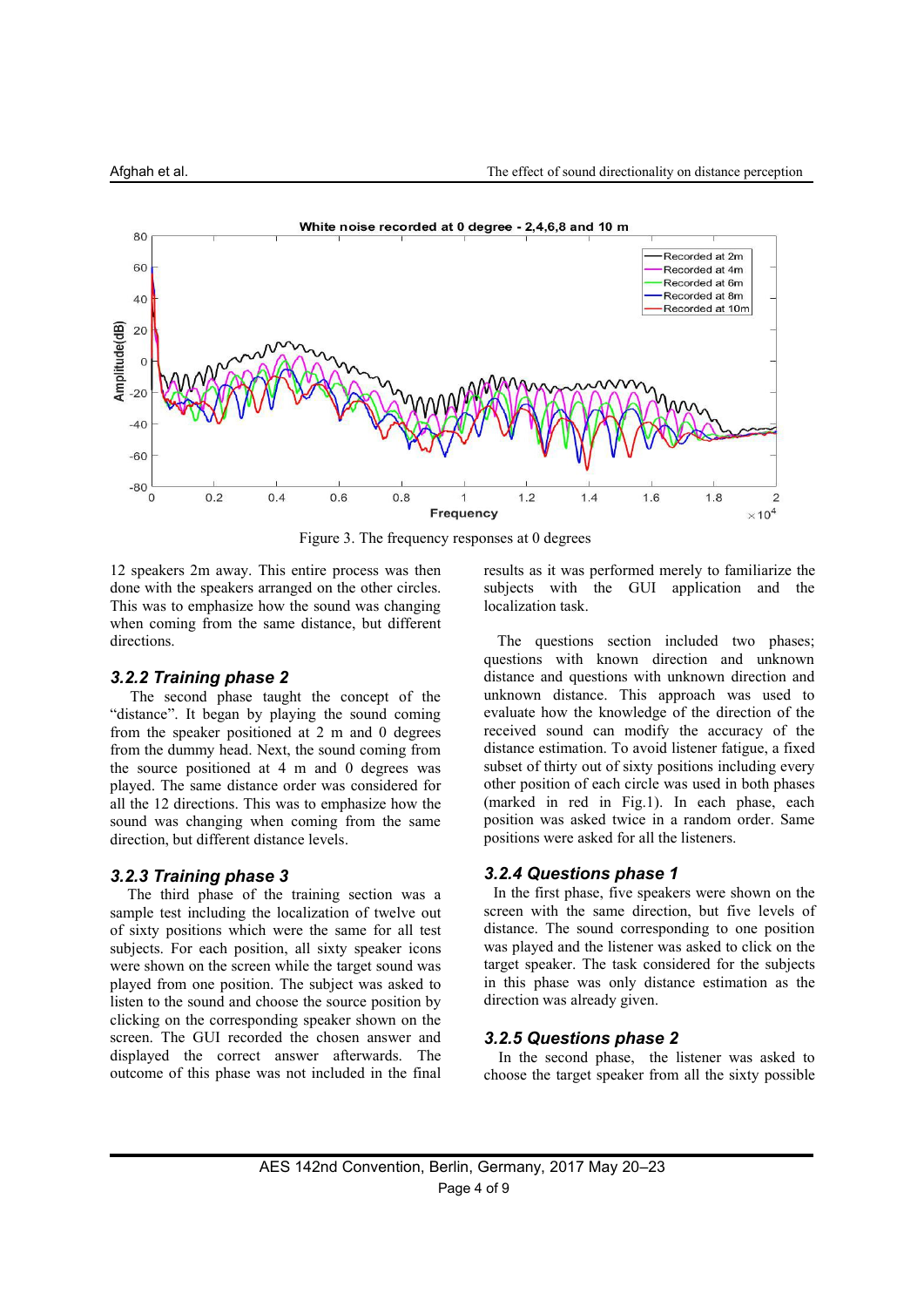positions. Only one out of sixty positions was the correct answer where both the direction and the distance were distinguished correctly.

#### **3.3 Listening test**

Finally, the third step of this research was using the designed GUI to run the practical listening test for the subjects. Twenty test subjects (15 male and 5 female) who were all professional audio researchers participated in the test<sup>[6](#page-4-0)</sup>. To play back the sound a pair of headphones<sup>[7](#page-4-1)</sup> was used. The gathered data included the response of the individual test subject to each position for the both phases. The data analysis was performed by using MATLAB.

#### **4 Results**

To characterize the outcome of this study, dividing the main speaker pattern into four zones was beneficial as the results of three distinct directions in each zone tended to be similar (Fig. 4). Summarizing the final results with grouping the angles yielded better understanding of the effect of

localization in four sides of the head on distance perception.



Figure 4. Recording set up divisions

#### **4.1 Localization results**

Fig. 5 and 6 show two sets of histograms to represent the listeners localization accuracy. This is to explain how many listeners distinguished the direction correctly from the second phase of



Figure 5. Pseudo-Normal distribution of data at left and right zone

<span id="page-4-1"></span><span id="page-4-0"></span><sup>6</sup> Location: University of California -San Diego - RML listening room - Atkinson Hall <sup>7</sup> Sennheiser - HD 600

questions. Fig. 5 shows the left and right zone results. From these histograms, it is evident that as the ITD became larger, the localization ability of the listeners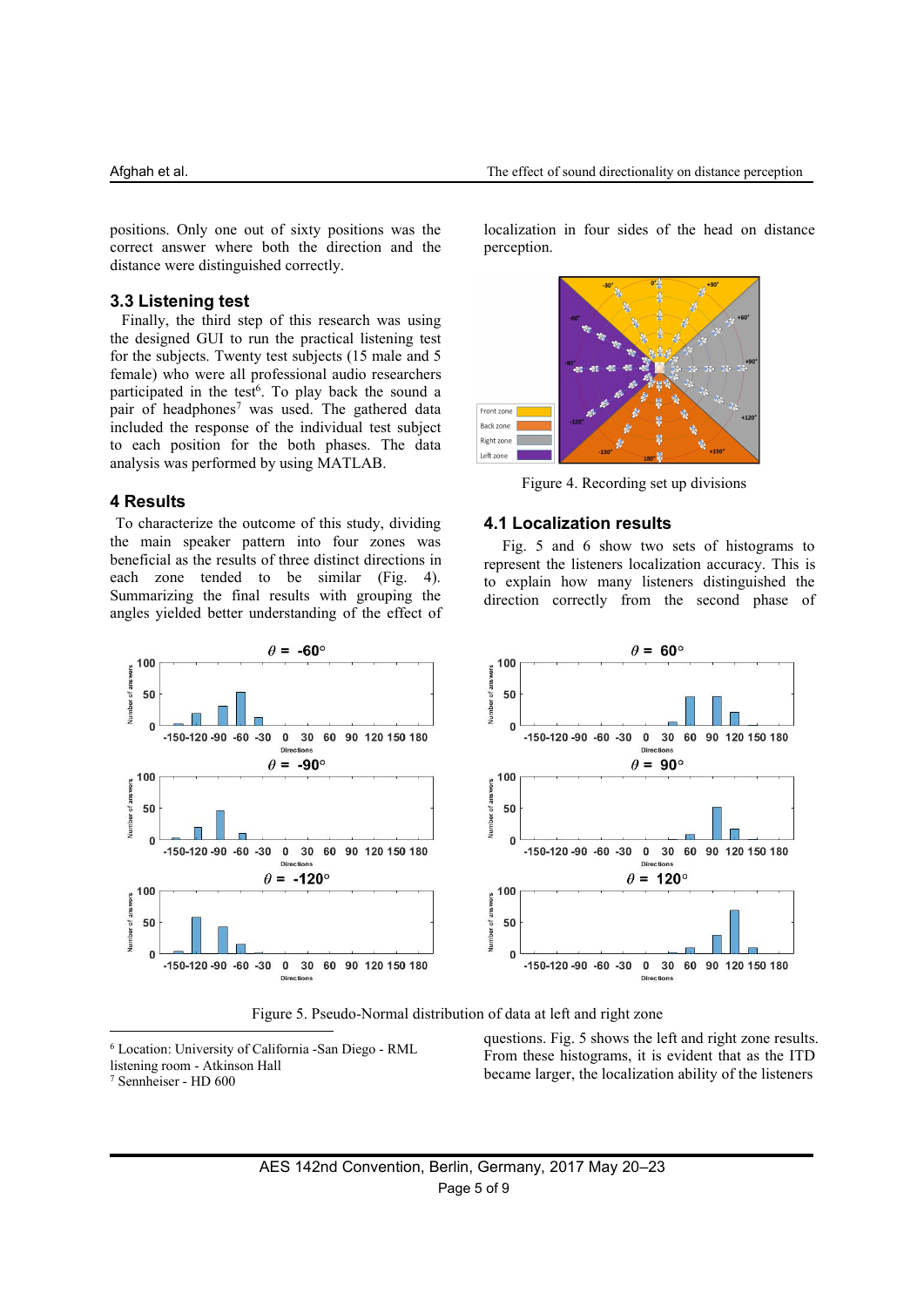

Figure 6. Non-Normal distribution of data at front and back zone

was better. These also illustrate a pseudo-normal distribution as opposed to the histograms shown in Fig. 6 which failed to show this. A wide range of answers were reported at -30 degrees and +30 degrees. Considering the results at 0 degrees and 180 degrees, the front-back confusion can be clearly seen and it seemed to be happening more frequently at 0 degrees. Using a dummy head for recordings might have intensified this effect.

#### **4.2 Distance estimation results**

To analyze the distance estimation results, two approaches were used; bar chart representation and chi-square test of independence [18] [19]. Bar chart was used to easily observe the relative proportion of correct distance estimation in each question phase. Chi-square test of independence was conducted to measure the significant difference between the outcome of the question phases. The significance level of the test (P-value) was set to 0.05. If the calculated P-value was equal or less than 0.05, the distance estimation accuracy was significantly improved having the direction of origin prior knowledge.

#### *4.2.1 For the distance of 2 m*

As shown in Fig. 7, the results of phase 1 at -60 degrees are 90% correct. Comparing the results at 60 degrees, the data obtained in phase 1 was 20% more precise (from 55% to 75%). The calculated P-value for this pair of angles was 0.0027 which represents a highly significant change in the estimation accuracy. This was the greatest difference between the outcome of phase 1 and 2 observed in this study.Bar charts corresponding to 120 degrees and -120 degrees showed 7% and 2% improvement respectively. The effect of the localization difficulty at 180 degrees on distance estimation can be seen in the bar charts. At this direction, no improvements were seen as the accuracy was reduced by 10% in phase 1. There was a 3% improvement in the results at 0 degrees which is not a significant change as the measured P-value was 0.7.

Generally speaking, the larger value of ITD and ILD at  $\pm 60$  and  $\pm 120$  located at left and right zones yielded better perception of direction and consequently distance in comparison with the directions in front and back zones.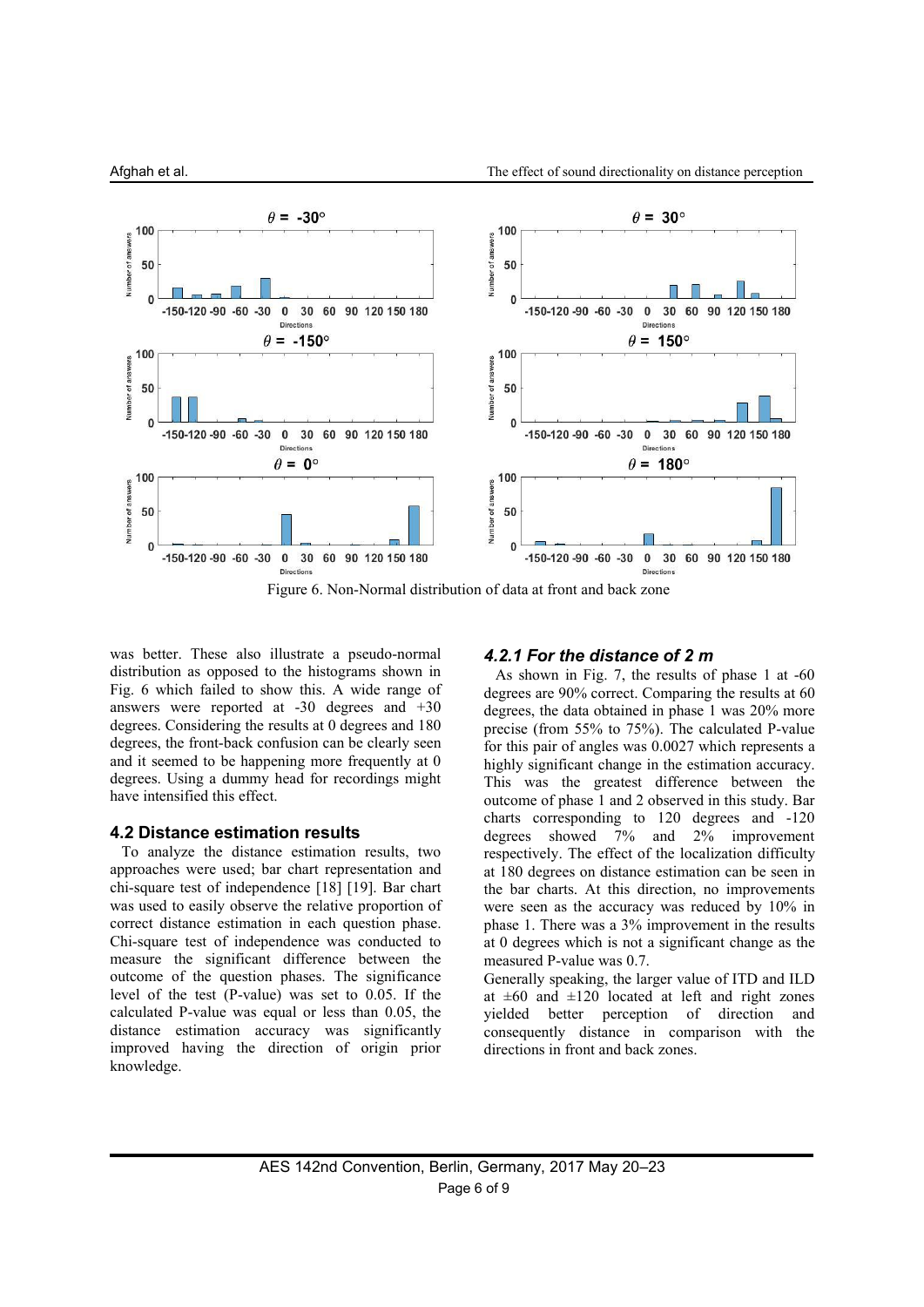

Figure 7. Number of correct answers in questions phase 1 and 2

In phase 1 at 2m, the correct answers varied from 65% (at 180 degrees) to 90% (at -60 degrees) which reported the most precise estimation in comparison with other levels of distance. This might be caused by the high sound intensity level at this distance. Another distance perception cue that was expected to play an important role at this distance was the highest Direct to Reverbarant energy Ratio. DRR was decreased with the distance increment and therefore less effective in larger distances.

#### *4.2.2 For the distance of 4 m*

At the distance of 4m, another set of angles was chosen. At -90 degrees, there was 17% growth in correct answers. The largest possible value of ITD and ILD at this angle could provided the listeners with more information about the direction of arrival and as a result, more precise distance perception. At 90 degrees, the results were improved by 4%. Moving on to the -150 degrees, it can be clearly seen better than the that providing the direction did not raise the number other angles that providing the direction did not raise the number of correct answers. According to the bar charts at 150 degrees, the correct answers were increased

from 35% to 45%. To evaluate the significance of 10% improvements at this range, the P-value was calculated at this angle. The result was 0.36 which reported it was not a significant change. At  $\pm 30$ degrees, the amount of the P-value was 0.34 which is higher than the significance level.

#### *4.2.3 For the distance of 6 m*

The third level of distance was shown on the next category of bar charts. The set of angles is similar to the set of angles shown at 2m. Bar charts corresponding to 180 degrees showed no improvements of data. This can be postulated as a consequence of correct answers having shrunk by 15% which was caused by the difficulty of localization in back zone. The graphs at 0 degrees highlighted a  $12\%$  increment in the correct answers (from 48% to 60%). The corresponding P-value was 0.26 which showed it was not a significant change. Other than the results of 0 degrees, bar charts at presented here showed no improvements in the results of phase 1.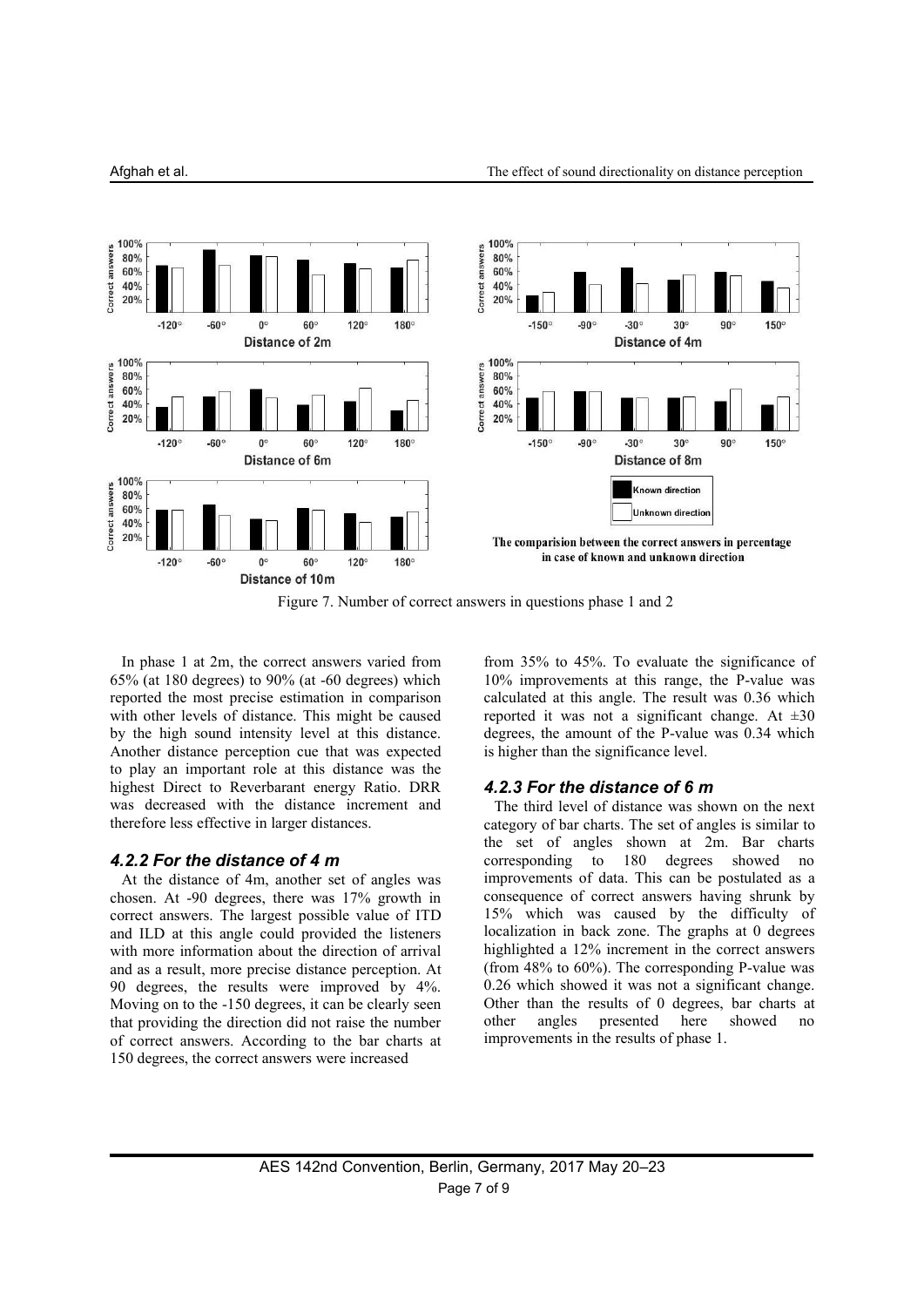### *4.2.4 For the distance of 8 m*

Moving on to the results of 8m, the graphs deal with the similar set of angles as 4m distance. The comparable results were shown here which indicated that the prior knowledge of the direction could not improve the estimation accuracy. To be specific, considering -150 degrees and +150 degrees, the number of correct answers were reduced by 9% and 12% respectively. At 90 degrees, the results of phase 1 are 17% less accurate than phase 2.At -30 degrees, +30 degrees and also -90 degrees, the correct answers did not grow although the subjects knew the Individual measured direction of the origin.

### *4.2.5 For the distance of 10 m*

Finally, the last setof bar charts illustrates the data of the 10 m distance which corresponds to the same set of angles as the distance of 2m and 6m. At 180 degrees, in phase 1, 48% of data is correct. In comparison with the outcome of phase 2 (55% correct answers) no improvements were seen. At 0 degrees and -120 degrees, according to the bar charts, the results of known and unknown directions were the same. At 120 degrees the results were raised by 13%, but not significantly (P-vale =  $0.26$ ). At -60 degrees, the outcome of the phase 1 is raised by 15%, but due to the measured P-value (0.1), it's not in the significant range. The results at 60 degrees were slightly changed by 3%.

### **5 Conclusion**

This paper has evaluated the importance of considering the direction of incidence as a distance<br>
network of the Unerception cue. The distance estimation results were Division of perception cue. The distance estimation results were described using bar chart representation and chi square test of independence. The study showed that the direction of arrival effect varied from zone to zone. In the back zone, the prior knowledge of direction did not improve the distance estimation accuracy at any direction. In the front zone, at 0 degrees at 2 m and 10 m, the results of the known and unknown directions were so similar. Excluding the results for -30 degrees at 4 m, the results of 30 degrees and -30 degrees were not more precise in case of known direction in any distance level. In the right and left zones, the maximum improvement of the results of this research were reported at -60 degrees and +60 degrees at 2 m. The results at +90

and -90 degrees were improved at 4m. And finally, at +120 degrees and -120 degrees, the results were improved at 2 m.

#### **6 Future work**

The effect of distance perception on direction estimation accuracy should be also evaluated to create a general model of interaction between the localization in horizontal plane and distance perception. It should preferably include more angles and levels of distance.

Individual measured BRIR should be experimented for a reasonable number of subjects to do an assessment on the perception accuracy growth in the positions that are not estimated correctly in this study, such as front and back zones or higher levels of distance in left and right zone.

The large data set of this study could be subjected to more data modeling. For instance, the intra subject reliability could be considered as a measure of subject's confidence in their answers which would suggest the sharpness of imaging.

So far, in this experiment, a stationary receiver source scenario was investigated. However, to evaluate the effect of direction estimation on distance perception, a more dynamic scene can be investigated where either one or both the receiver and the source were in motion.

### **7 Acknowledgments**

This research was funded by the Sonic Arts Research and Development group at Qualcomm Institute, the University of California San Diego California Institute of Telecommunications and Information Technology (Calit2).

#### **References**

[1] Grantham, D. Wesley. "Spatial Hearing and Related Phenomena." *Hearing* (1995): 297, pp.323- 328.

[2] Moore, Brian CJ. *An introduction to the psychology of hearing*. Brill, 2012, pp. 256-266.

[3] Kolarik, Andrew J., et al. "Auditory distance perception in humans: a review of cues, development, neuronal bases, and effects of sensory loss." *Attention, Perception, & Psychophysics* 78.2 (2016), pp. 373-395.